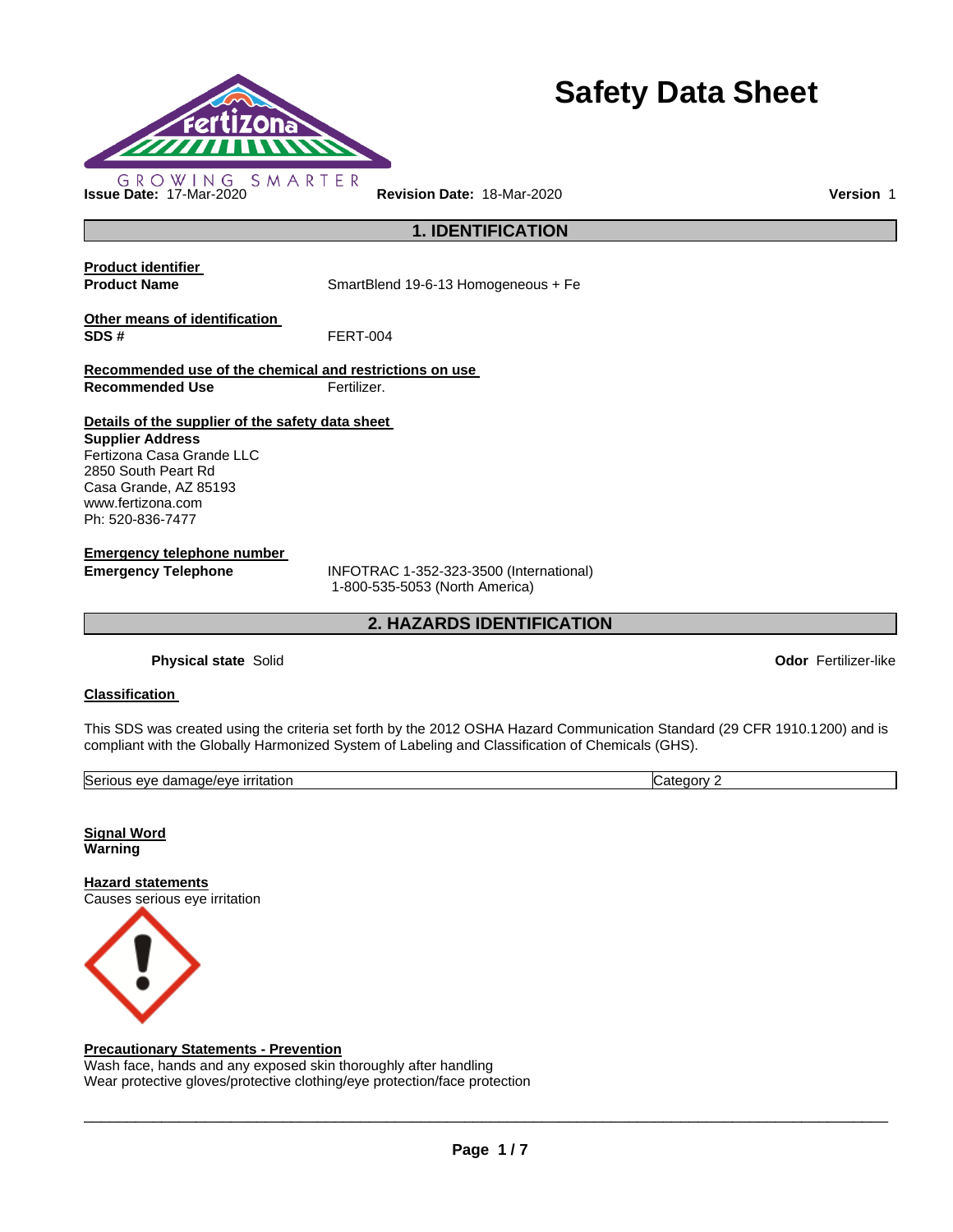#### **Precautionary Statements - Response**

IF IN EYES: Rinse cautiously with water for several minutes. Remove contact lenses, if present and easy to do. Continue rinsing If eye irritation persists: Get medical advice/attention

\_\_\_\_\_\_\_\_\_\_\_\_\_\_\_\_\_\_\_\_\_\_\_\_\_\_\_\_\_\_\_\_\_\_\_\_\_\_\_\_\_\_\_\_\_\_\_\_\_\_\_\_\_\_\_\_\_\_\_\_\_\_\_\_\_\_\_\_\_\_\_\_\_\_\_\_\_\_\_\_\_\_\_\_\_\_\_\_\_\_\_\_\_

# **3. COMPOSITION/INFORMATION ON INGREDIENTS**

Please also refer to subsequent sections of this SDS for additional information regarding the components of this product.

| Chemical<br>name    | ⊺ NC                  | -04<br>w<br>7ο      |
|---------------------|-----------------------|---------------------|
| Nitrate<br>Ammonium | -- -<br>$\sim$<br>. . | $\sim$<br>30<br>-ວເ |

\*\*If Chemical Name/CAS No is "proprietary" and/or Weight-% is listed as a range, the specific chemical identity and/or percentage of composition has been withheld as a trade secret.\*\*

|                                                                            | <b>4. FIRST AID MEASURES</b>                                                                                                                                                                  |
|----------------------------------------------------------------------------|-----------------------------------------------------------------------------------------------------------------------------------------------------------------------------------------------|
| Description of first aid measures                                          |                                                                                                                                                                                               |
| <b>General Advice</b>                                                      | Provide this SDS to medical personnel for treatment.                                                                                                                                          |
| <b>Eye Contact</b>                                                         | Rinse cautiously with water for several minutes. Remove contact lenses, if present and<br>easy to do. Continue rinsing. If eye irritation persists: Get medical advice/attention.             |
| <b>Skin Contact</b>                                                        | Wash with plenty of water. Take off contaminated clothing. Wash contaminated clothing<br>before reuse. If skin irritation persists, call a physician.                                         |
| <b>Inhalation</b>                                                          | Remove exposed individual(s) to fresh air for 20 minutes. Consult a physician/poison center<br>if individual's condition declines or if symptoms persist.                                     |
| Ingestion                                                                  | Rinse mouth. Do NOT induce vomiting. Drink 1 or 2 glasses of water. Never give anything<br>by mouth to an unconscious person. Call a poison center or doctor/physician if you feel<br>unwell. |
|                                                                            | Most important symptoms and effects, both acute and delayed                                                                                                                                   |
| <b>Symptoms</b>                                                            | Causes serious eye irritation. May be harmful if swallowed. May cause skin irritation.                                                                                                        |
| Indication of any immediate medical attention and special treatment needed |                                                                                                                                                                                               |
| <b>Notes to Physician</b>                                                  | Treat symptomatically.                                                                                                                                                                        |

# **5. FIRE-FIGHTING MEASURES**

#### **Suitable Extinguishing Media**

Use extinguishing measures that are appropriate to local circumstances and the surrounding environment.

#### **Unsuitable Extinguishing Media** Not determined.

#### **Specific Hazards Arising from the Chemical**

Product is not flammable.

#### **Protective equipment and precautions for firefighters**

As in any fire, wear self-contained breathing apparatus pressure-demand, MSHA/NIOSH (approved or equivalent) and full protective gear.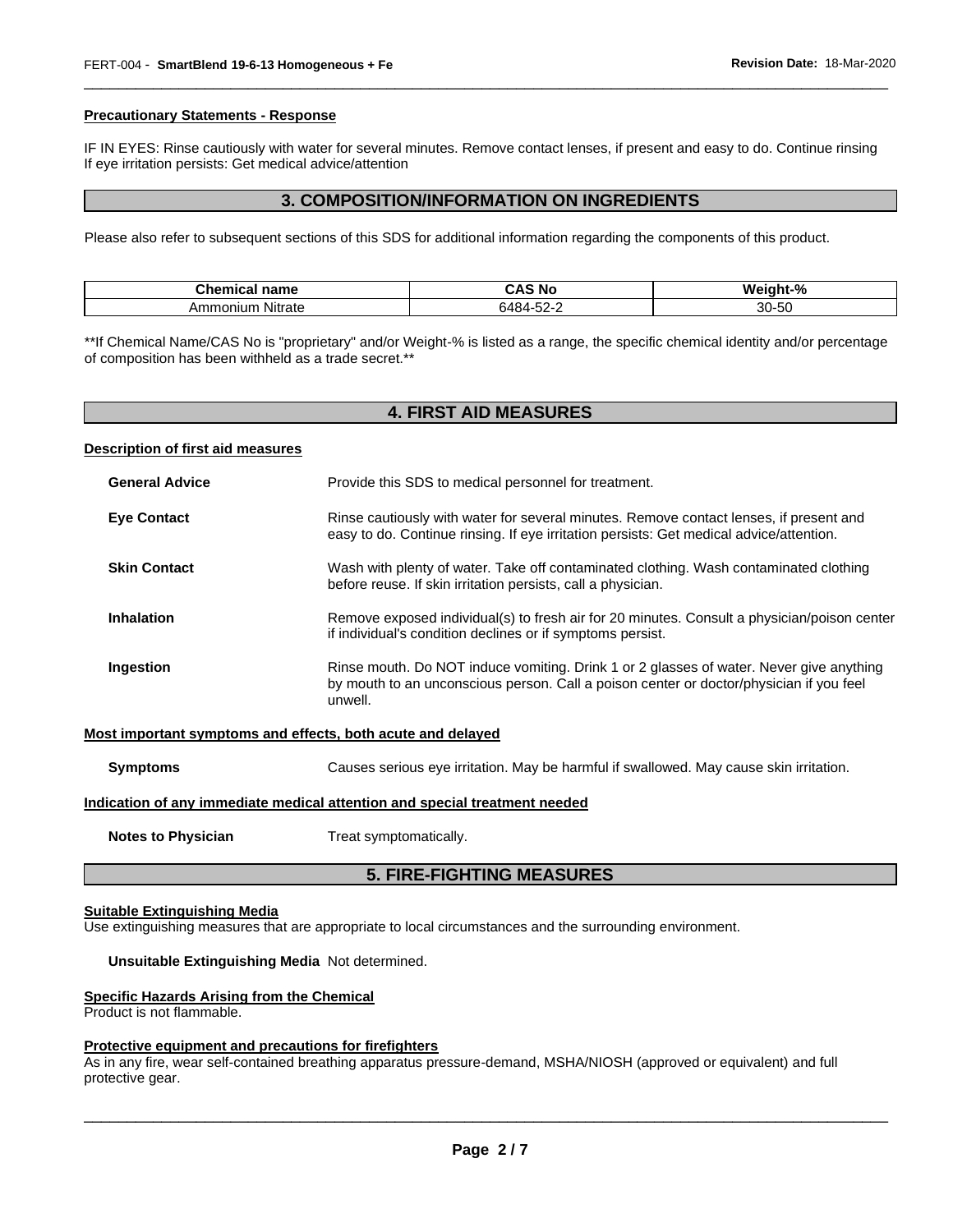# \_\_\_\_\_\_\_\_\_\_\_\_\_\_\_\_\_\_\_\_\_\_\_\_\_\_\_\_\_\_\_\_\_\_\_\_\_\_\_\_\_\_\_\_\_\_\_\_\_\_\_\_\_\_\_\_\_\_\_\_\_\_\_\_\_\_\_\_\_\_\_\_\_\_\_\_\_\_\_\_\_\_\_\_\_\_\_\_\_\_\_\_\_ **6. ACCIDENTAL RELEASE MEASURES**

# **Personal precautions, protective equipment and emergency procedures**

| <b>Personal Precautions</b>                          | Wear protective clothing as described in Section 8 of this safety data sheet. Ventilate area<br>of leak or spill.                                                                                    |
|------------------------------------------------------|------------------------------------------------------------------------------------------------------------------------------------------------------------------------------------------------------|
| <b>Environmental precautions</b>                     |                                                                                                                                                                                                      |
| <b>Environmental precautions</b>                     | Do not allow into any sewer, on the ground or into any body of water. See Section 12 for<br>additional Ecological Information.                                                                       |
| Methods and material for containment and cleaning up |                                                                                                                                                                                                      |
| <b>Methods for Containment</b>                       | Prevent further leakage or spillage if safe to do so.                                                                                                                                                |
| <b>Methods for Clean-Up</b>                          | Avoid creating dust. Reclaim where possible. Sweep up and shovel into suitable containers<br>for disposal. For waste disposal, see section 13 of the SDS.                                            |
|                                                      | 7. HANDLING AND STORAGE                                                                                                                                                                              |
| <b>Precautions for safe handling</b>                 |                                                                                                                                                                                                      |
| <b>Advice on Safe Handling</b>                       | Avoid generation of dust. Wear eye/face protection. Wear protective gloves/protective<br>aladh ba an Financia ann aighdean an an ailte an h-ainm aighdean an dean 1944. I ann an an aighdean aighean |

clothing. Do not eat, drink or smoke when using this product. Use personal protection recommended in Section 8. Wash face, hands and any exposed skin thoroughly after handling. Avoid breathing dusts. Use only in well ventilated areas. Observe precautions found on the label.

# **Conditions for safe storage, including any incompatibilities**

**Storage Conditions Keep containers tightly closed in a dry, cool and well-ventilated place.** 

**Incompatible Materials** Strong oxidizing agents. Strong acids. Strong bases.

# **8. EXPOSURE CONTROLS/PERSONAL PROTECTION**

| <b>Exposure Guidelines</b> | This product, as supplied, does not contain any hazardous materials with occupational |
|----------------------------|---------------------------------------------------------------------------------------|
|                            | exposure limits established by the region specific regulatory bodies                  |

# **Appropriate engineering controls**

| <b>Engineering Controls</b>     | Maintain eye wash fountain and quick-drench facilities in work area.                                                                                                                                                                                                                                                                  |
|---------------------------------|---------------------------------------------------------------------------------------------------------------------------------------------------------------------------------------------------------------------------------------------------------------------------------------------------------------------------------------|
|                                 | Individual protection measures, such as personal protective equipment                                                                                                                                                                                                                                                                 |
| <b>Eve/Face Protection</b>      | Safety glasses as a minimum for protection. Refer to 29 CFR 1910.133 for eye and face<br>protection regulations.                                                                                                                                                                                                                      |
| <b>Skin and Body Protection</b> | Wear protective gloves and protective clothing. Refer to 29 CFR 1910.138 for appropriate<br>skin and body protection.                                                                                                                                                                                                                 |
| <b>Respiratory Protection</b>   | If necessary, wear a MSHA/NIOSH-approved respirator. Refer to 29 CFR 1910.134 for<br>respiratory protection requirements.                                                                                                                                                                                                             |
|                                 | <b>General Hygiene Considerations</b> Avoid contact with skin, eyes and clothing. After handling this product, wash hands before<br>eating, drinking, or smoking. If contact occurs, remove contaminated clothing. If needed,<br>take first aid action shown on section 4 of this SDS. Launder contaminated clothing before<br>reuse. |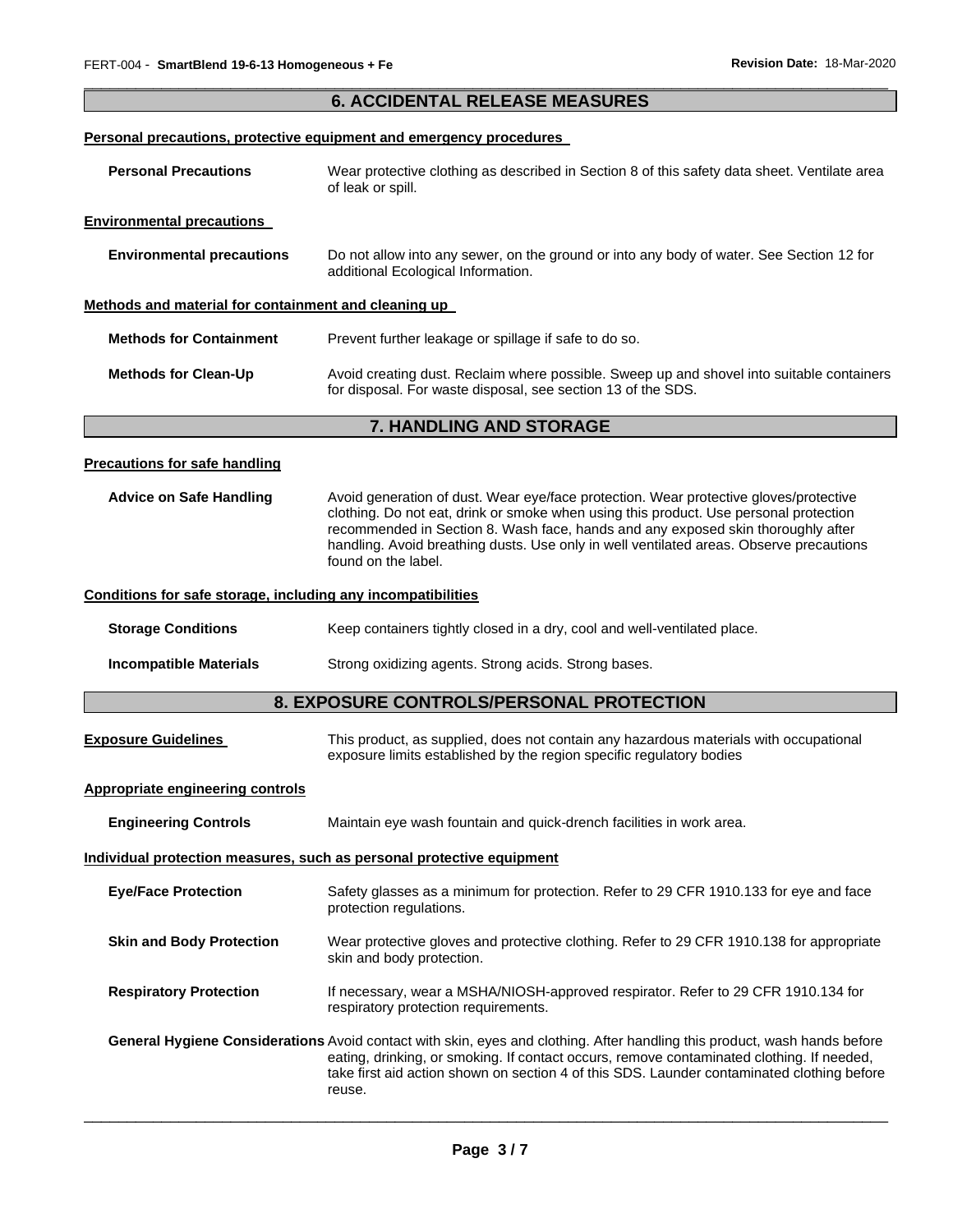# \_\_\_\_\_\_\_\_\_\_\_\_\_\_\_\_\_\_\_\_\_\_\_\_\_\_\_\_\_\_\_\_\_\_\_\_\_\_\_\_\_\_\_\_\_\_\_\_\_\_\_\_\_\_\_\_\_\_\_\_\_\_\_\_\_\_\_\_\_\_\_\_\_\_\_\_\_\_\_\_\_\_\_\_\_\_\_\_\_\_\_\_\_ **9. PHYSICAL AND CHEMICAL PROPERTIES**

# **Information on basic physical and chemical properties**

| <b>Physical state</b>                     | Solid            |                       |                 |
|-------------------------------------------|------------------|-----------------------|-----------------|
| Appearance                                | Not determined   | Odor                  | Fertilizer-like |
| Color                                     | Not determined   | <b>Odor Threshold</b> | Not determined  |
| <b>Property</b>                           | <b>Values</b>    | Remarks • Method      |                 |
| pH                                        | Not determined   |                       |                 |
| Melting point / freezing point            | Not determined   |                       |                 |
| Boiling point / boiling range             | Not determined   |                       |                 |
| <b>Flash point</b>                        | Not determined   |                       |                 |
| <b>Evaporation Rate</b>                   | Not determined   |                       |                 |
| <b>Flammability (Solid, Gas)</b>          | Not determined   |                       |                 |
| <b>Flammability Limit in Air</b>          |                  |                       |                 |
| Upper flammability or explosive           | Not determined   |                       |                 |
| limits                                    |                  |                       |                 |
| Lower flammability or explosive<br>limits | Not determined   |                       |                 |
| <b>Vapor Pressure</b>                     | Not determined   |                       |                 |
| <b>Vapor Density</b>                      | Not determined   |                       |                 |
| <b>Relative Density</b>                   | Not determined   |                       |                 |
| <b>Water Solubility</b>                   | Soluble in water |                       |                 |
| Solubility in other solvents              | Not determined   |                       |                 |
| <b>Partition Coefficient</b>              | Not determined   |                       |                 |
| <b>Autoignition temperature</b>           | Not determined   |                       |                 |
| <b>Decomposition temperature</b>          | Not determined   |                       |                 |
| <b>Kinematic viscosity</b>                | Not determined   |                       |                 |
| <b>Dynamic Viscosity</b>                  | Not determined   |                       |                 |
| <b>Explosive Properties</b>               | Not determined   |                       |                 |
| <b>Oxidizing Properties</b>               | Not determined   |                       |                 |

# **10. STABILITY AND REACTIVITY**

# **Reactivity**

Not reactive under normal conditions.

# **Chemical stability**

Stable under recommended storage conditions.

#### **Possibility of hazardous reactions**

None under normal processing.

### **Conditions to Avoid**

Keep out of reach of children. Avoid generation of dust.

# **Incompatible materials**

Strong oxidizing agents. Strong acids. Strong bases.

# **Hazardous decomposition products**

None known based on information supplied.

# **11. TOXICOLOGICAL INFORMATION**

# **Information on likely routes of exposure**

#### **Product Information**

**Eye Contact Causes serious eye irritation.**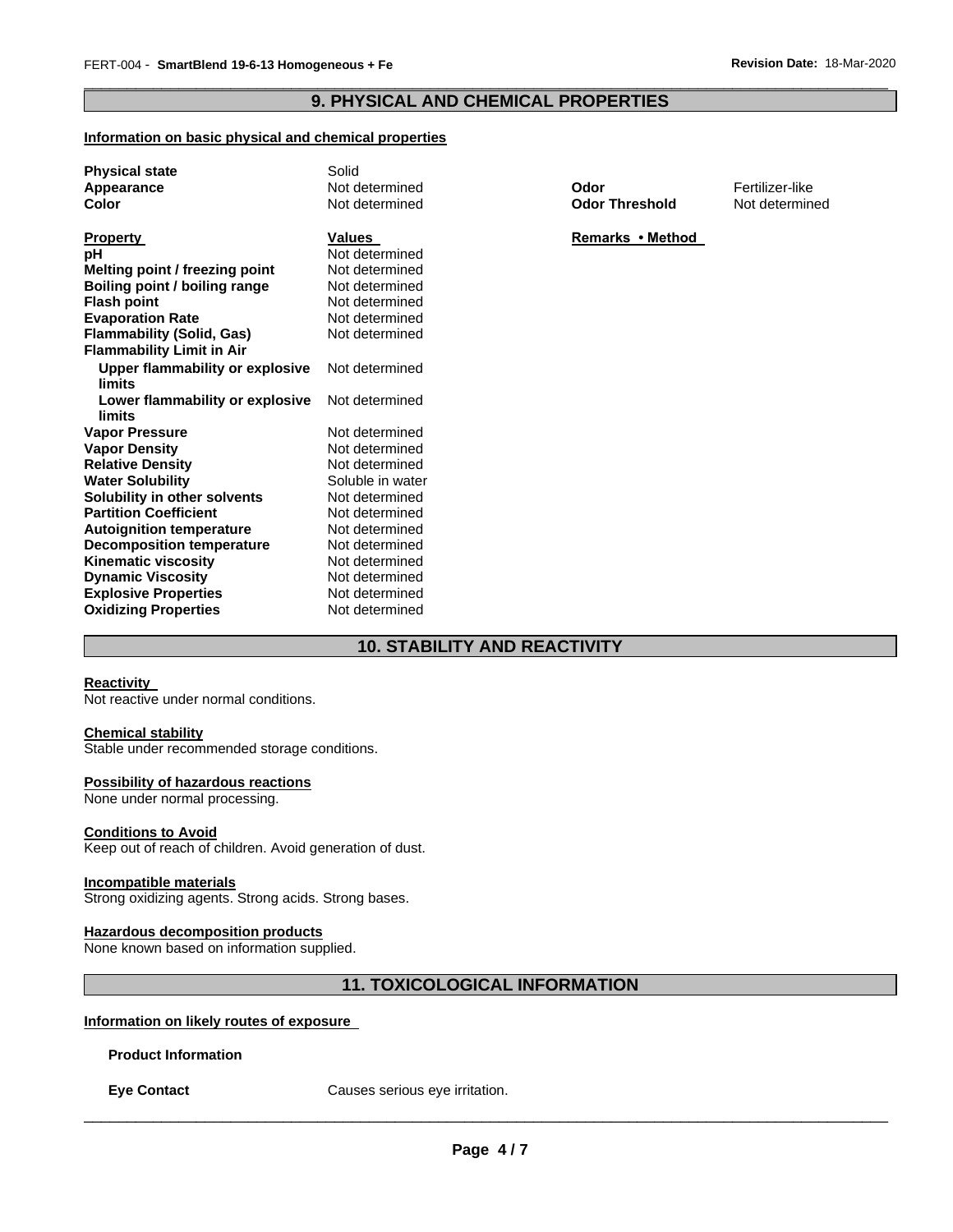**Skin Contact Prolonged contact may cause redness and irritation.** 

\_\_\_\_\_\_\_\_\_\_\_\_\_\_\_\_\_\_\_\_\_\_\_\_\_\_\_\_\_\_\_\_\_\_\_\_\_\_\_\_\_\_\_\_\_\_\_\_\_\_\_\_\_\_\_\_\_\_\_\_\_\_\_\_\_\_\_\_\_\_\_\_\_\_\_\_\_\_\_\_\_\_\_\_\_\_\_\_\_\_\_\_\_

**Inhalation May cause irritation if inhaled.** 

**Ingestion May be harmful if swallowed.** 

#### **Component Information**

| <b>Chemical name</b> | Oral LD50    | Dermal LD50 | <b>Inhalation LC50</b> |
|----------------------|--------------|-------------|------------------------|
| Ammonium Nitrate     | Rat          |             | $'$ Rat ) 4 h          |
| 6484-52-2            | = 2217 mg/kg |             | > 88.8 mg/L            |

#### **Symptoms related to the physical, chemical and toxicological characteristics**

**Symptoms** Please see section 4 of this SDS for symptoms.

# **Delayed and immediate effects as well as chronic effects from short and long-term exposure**

**Carcinogenicity Nitrate or nitrite ingested under conditions that result in endogenous nitrosation are** considered IARC group 2A carcinogens.

| <b>Chemical name</b> | <b>ACGIH</b> | <b>IARC</b>        | <b>NTF</b> | OSHA |
|----------------------|--------------|--------------------|------------|------|
| Ammonium Nitrate     |              | $\sim$<br>Group 2A |            |      |
| 6484-52-2            |              |                    |            |      |

#### **Legend**

*IARC (International Agency for Research on Cancer) Group 2A - Probably Carcinogenic to Humans* 

*OSHA (Occupational Safety and Health Administration of the US Department of Labor) X - Present* 

#### **Numerical measures of toxicity**

**The following values are calculated based on chapter 3.1 of the GHS document** .

**ATEmix (inhalation-dust/mist)** 177.78 mg/L

**Oral LD50** 4,434.00 mg/kg

# **12. ECOLOGICAL INFORMATION**

# **Ecotoxicity**

Toxic to aquatic life with long lasting effects.

#### **Component Information**

| <b>Chemical name</b> | Algae/aguatic plants | Fish                                    | Crustacea |
|----------------------|----------------------|-----------------------------------------|-----------|
| Ammonium Nitrate     |                      | 5 - 85: 48 h Cyprinus carpio mg/L<br>65 |           |
| 6484-52-2            |                      | ∟C50 semi-static                        |           |

#### **Persistence/Degradability**

Not determined.

# **Bioaccumulation**

There is no data for this product.

# **Mobility**

| <b>Chemical name</b> | coefficient<br>'artıtıon |
|----------------------|--------------------------|
| Ammonium Nitrate     | J. I                     |
| $\sim$<br>6484-52-2  |                          |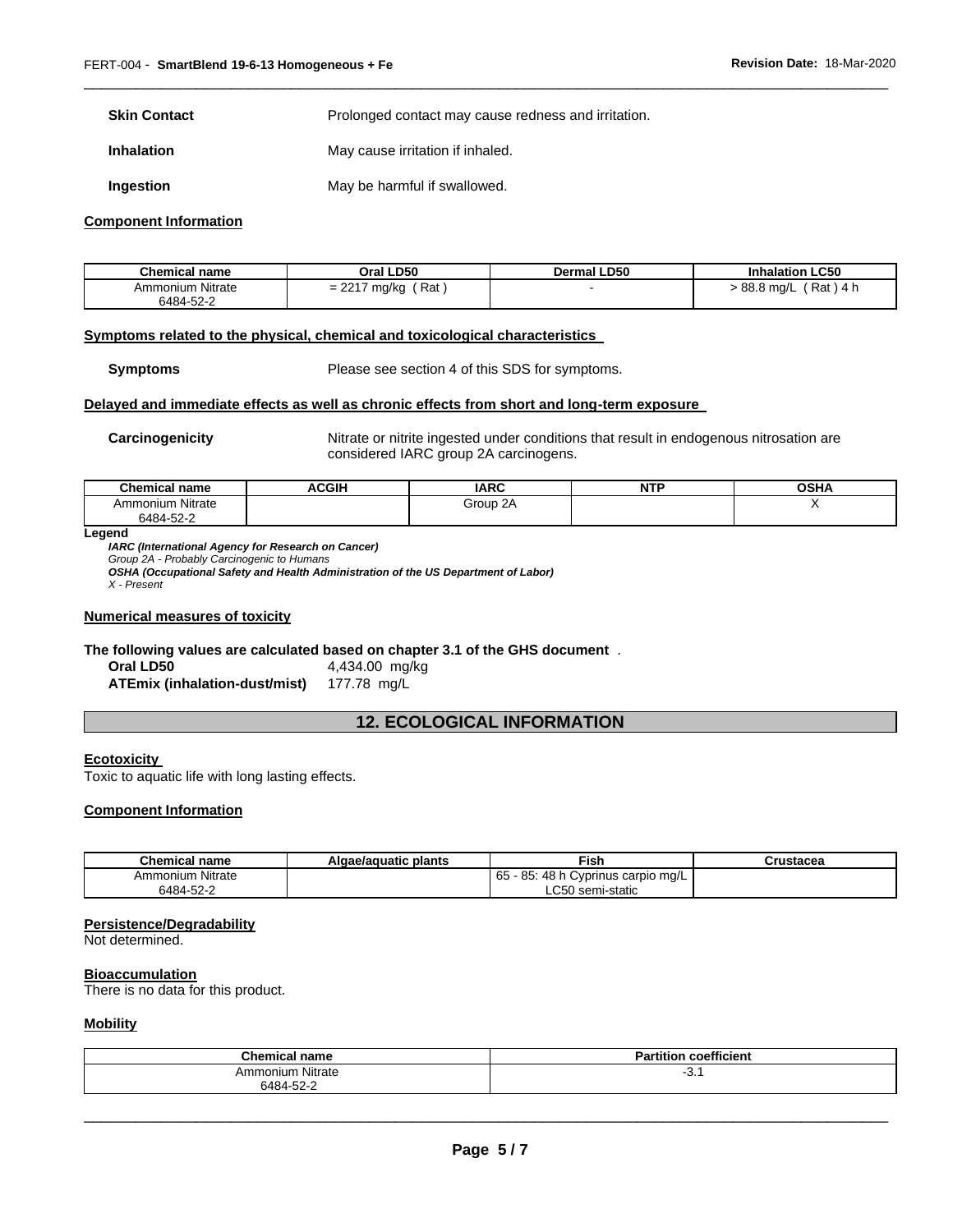# **Other Adverse Effects**

Not determined

# **13. DISPOSAL CONSIDERATIONS**

\_\_\_\_\_\_\_\_\_\_\_\_\_\_\_\_\_\_\_\_\_\_\_\_\_\_\_\_\_\_\_\_\_\_\_\_\_\_\_\_\_\_\_\_\_\_\_\_\_\_\_\_\_\_\_\_\_\_\_\_\_\_\_\_\_\_\_\_\_\_\_\_\_\_\_\_\_\_\_\_\_\_\_\_\_\_\_\_\_\_\_\_\_

#### **Waste Treatment Methods**

| <b>Disposal of Wastes</b>     | Disposal should be in accordance with applicable regional, national and local laws and<br>regulations. |
|-------------------------------|--------------------------------------------------------------------------------------------------------|
| <b>Contaminated Packaging</b> | Disposal should be in accordance with applicable regional, national and local laws and<br>regulations. |

#### **California Hazardous Waste Status**

| <b>Chemical name</b> | California Hazardous Waste Status |  |  |
|----------------------|-----------------------------------|--|--|
| Ammonium Nitrate     | Ignitable                         |  |  |
| 6484-52-2            | Reactive                          |  |  |

| <b>14. TRANSPORT INFORMATION</b> |                                                                                                                                |  |  |  |  |
|----------------------------------|--------------------------------------------------------------------------------------------------------------------------------|--|--|--|--|
| <b>Note</b>                      | Please see current shipping paper for most up to date shipping information, including<br>exemptions and special circumstances. |  |  |  |  |
| <b>DOT</b>                       | Not regulated                                                                                                                  |  |  |  |  |
| <b>IATA</b>                      | Not regulated                                                                                                                  |  |  |  |  |
| <b>IMDG</b>                      | Not regulated                                                                                                                  |  |  |  |  |
|                                  |                                                                                                                                |  |  |  |  |

# **15. REGULATORY INFORMATION**

# **International Inventories**

| <b>Chemical name</b> | TSCA  TSCA Inventory   DSL/NDSL   EINECS/ELI  <br>Status | <b>NCS</b> | <b>ENCS</b> | <b>IECSC</b> | <b>KECL</b> | <b>PICCS</b> | <b>AICS</b> |
|----------------------|----------------------------------------------------------|------------|-------------|--------------|-------------|--------------|-------------|
| Ammonium Nitrate     | ACTIVE                                                   |            |             |              |             |              |             |
| Iron saccharate      |                                                          |            |             |              |             |              |             |

**Legend:** 

*TSCA - United States Toxic Substances Control Act Section 8(b) Inventory* 

*DSL/NDSL - Canadian Domestic Substances List/Non-Domestic Substances List* 

*EINECS/ELINCS - European Inventory of Existing Chemical Substances/European List of Notified Chemical Substances* 

*ENCS - Japan Existing and New Chemical Substances* 

*IECSC - China Inventory of Existing Chemical Substances* 

*KECL - Korean Existing and Evaluated Chemical Substances* 

*PICCS - Philippines Inventory of Chemicals and Chemical Substances* 

*AICS - Australian Inventory of Chemical Substances* 

# **US Federal Regulations**

# **CERCLA**

This material, as supplied, does not contain any substances regulated as hazardous substances under the Comprehensive Environmental Response Compensation and Liability Act (CERCLA) (40 CFR 302) or the Superfund Amendments and Reauthorization Act (SARA) (40 CFR 355).